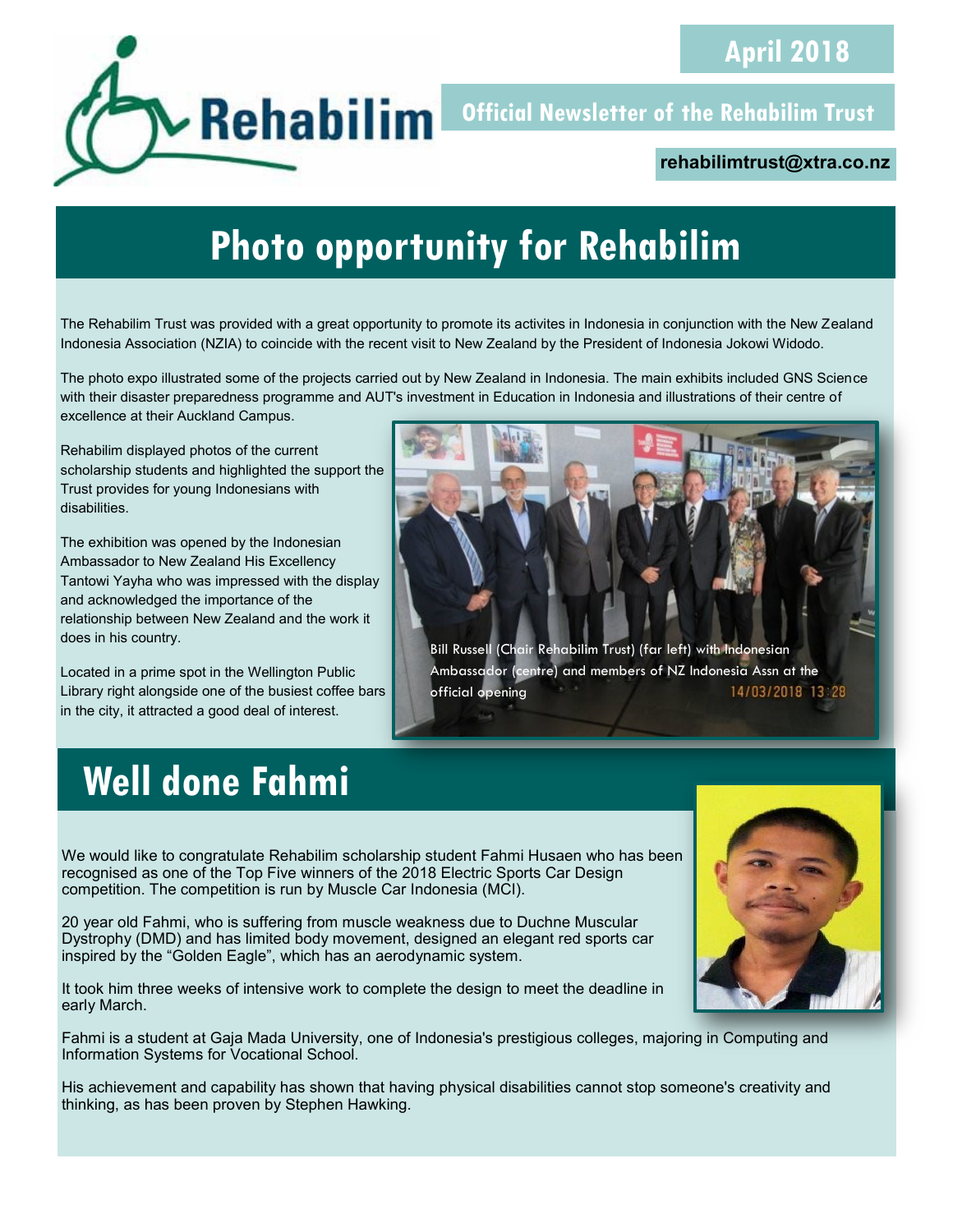# **Chairman's Chat**



#### **President's visit**

These past few weeks have been a busy time for many people with Indonesian connections with the brief visit to New Zealand of the President of Indonesia Jokowi Widodo.

It was a privilege to have him here as it's only the second time that Indonesia's president has been to NZ.

We were delighted to be invited by our sister organisation New Zealand Indonesia Assn (NZIA to join them in the photo expo to celebrate his visit and to promote some of the work that NZ does in Indonesia.

Unfortunately no one from the Rehabilim Trust got to meet the President but then very few people did as the visit was extremely short. However he has met Nengah Widiasih the para

Olympian who won bronze at Rio, and has become aware of the movement for recognition of disabled people and their campaign for recognition in Indonesia. As the TV commercial for a cheese ad says, it takes a bit of time to mature.

Our efforts of yesteryear are bearing fruit today

#### **Funding for vocational courses**

We have recently provided \$NZ5,000 to PRY to run courses on tailoring, Batik making, electrical maintenance, cooking, hairdressing and graphic design. These are all aimed at providing young disabled people with skills to gain employment or set up a small business and become independent and self sufficient. However, we are always conscious of making sure our limited funding resources are well managed to cover all our commitments.

#### **Riding for the Disabled (RDA)**

Back in our June 2016 issue I mentioned the possibility of setting up a Riding for the Disabled Academy (RDA) in Indonesia. We are still pursuing this but it is taking longer than anticipated. At the time I

did say that Rehabilim would not be financially involved but we are happy to bring together those organisations such as Rotary and RDA to work towards establishing such a programme for the disabled in Indonesia.

#### **Acknowledging our supporters**

We are forever grateful to all those who support us in helping those less fortunate in a country where disability is fighting to be recognised by government and communities. We would like to acknowledge the congregation of St Andrews Presbyterian Church, Birkenhead in Auckland's North Shore for their longstanding and generous support (see story in this issue).

*Bill Russell*

Chairman



**year**

Agus Rohmat has had a very successful year at Universitas Negeri Malang where he is studying bachelor of education, majoring in education for special needs. Agus has GPA Cummulative of 3.45 out of 4, which is considered very good. He is a top student.

His subjects cover education for children who are visually impaired, have deaf and speech impairments, children with emotional problems, autistic children, children with ADHD and gifted and bright children.

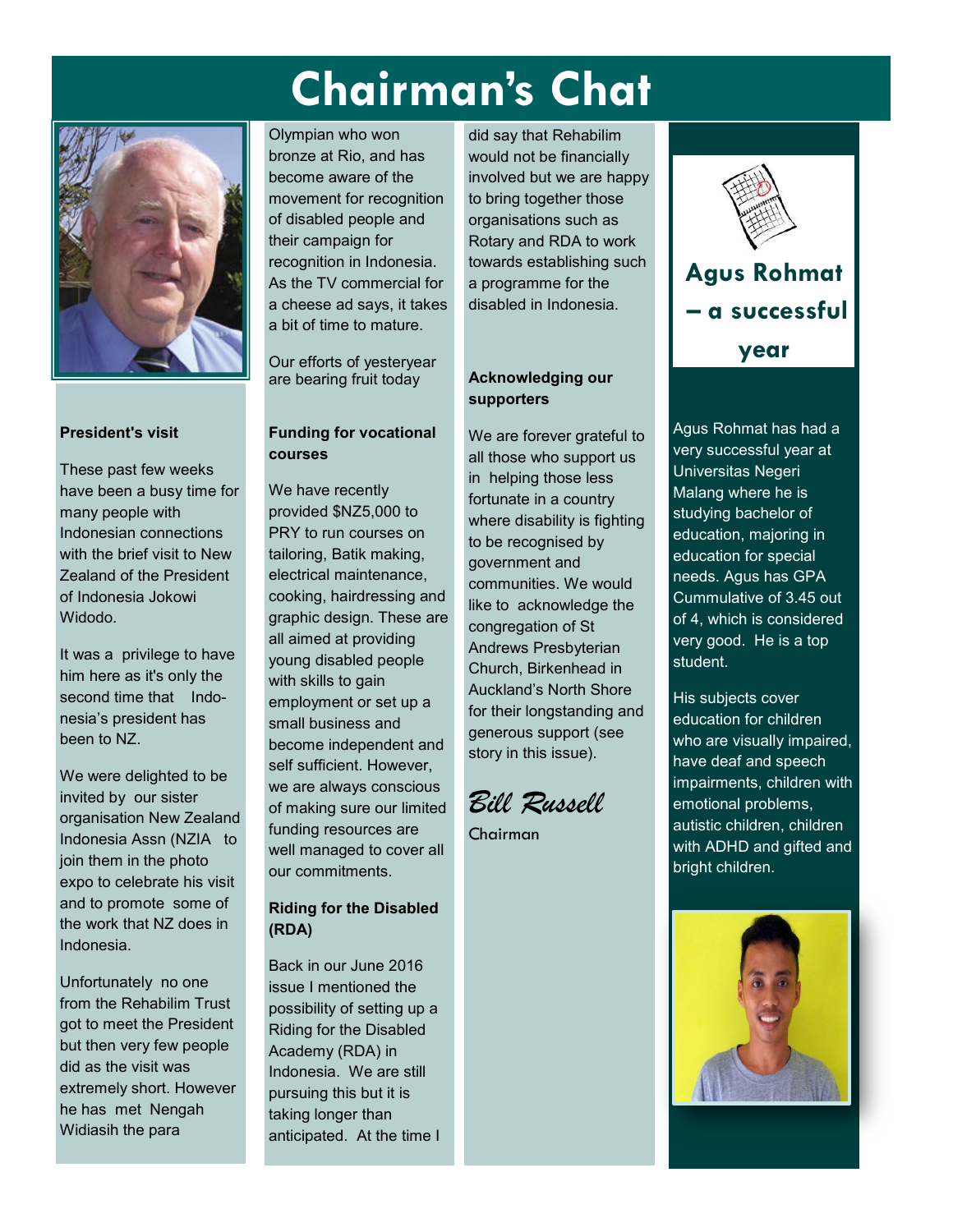#### **Scholarship news in brief**

l

The following is a brief progress report on our scholarship students introduced in our last news issue.

#### Frisna Pambudi

at Muhammadiyah University, Yogyakarta – majoring in Communication: has had to make a presentation in English on muslim clothing entrepreneur Zaskia Adya Mecca.

#### Annisa Rahmadhani

at Sarjana University – majoring in Communication: she has been involved with testing accessibility of public facilities and used the process on Gajah Mada University campus hospital to establish it as a disabled-friendly hospital.

#### Bagus Wahyu Nugroho,

who has a printing business, has expanded his marketing to include schools and has already received several orders for printed school T-shirts. However, the rainy season presents a challenge as his printing business depends on sunshine.

#### Wahyu Kurniyati

at PGRI University – majoring in Acat TON University – majoring in Ac-<br>counting: is an enthusiastic participant in sporting events and has won medals in local sports competitions.

#### Sufyan Abdul Rahman Kuago

at AMIKOM Academy – majoring in *Agus sent us this report on his visit to PRY*  multi-media community at his campus *in Yogyakarta where he met the Chairman and what he learned at the centre.* working in graphic design software. InformationManagment: has joined a

#### During my time in Yogya, I learnt how to Erico Dwi Setyawan

at Sanata Dharma University – ar Jamara Dinama Diarus.<br>majoring in Accounting: has been majoring in recoditing that book. in the development planning. his University.

#### Children with cerebral palsy suffer from Aji Nur Afianto

at Islam State University, Yogyakarta – majoring in Sociology: he was appointed to write the minutes for a  $c$ ampus discussion, quite a challenging task due to his disability but he managed to do it. class 'TKLB', but at YKKUM it is named it is named it is named it is named it is named it is named it is named

### **Longstanding supporters**

St Andrews Birkenhead, first heard of Colin McLennan's work for disabled young people in Indonesia when the Rev Ian Cairns was a guest preacher durin g the 1980s when he was on furlough from Indonesia. People gave money to help Colin's work at the time.

In May and June Fahmi was busy with final In the 1970s, when the Wesley family moved to Birkenhead after having lived for some time in Indonesia, Laurie and Barbara revived the interest and because of their personal link, they were successful in raising several thousand dollars to help the Rehabilim Centre in Jogjakarta repaint and refurbish their buildings.

 $\tau$ his interest and support hes continu This interest and support has continued on the part of St Andrews congregation thanks to the regular updates and fundraising activities provided by both Laurie and Barbara.

Fahmi is also involved in student community In addition, Robyn and Ian Bogue, both Elders at St Andrews, paid a visit to the Centre in July 2014 while holidaying in Yogya, and were shown over the  $\frac{1}{2}$  facility by the Acting Director facility by the Acting Director.

is teaching him about co-operation and They met and talked with a couple of the families whose disabled teens were In July Fahmi entered a reseach competition being rehabilitated and provided with personal hope and work skills.

The *statistical* that the seeds of the b They found that the scale of the help to families had grown enormously since Colin's pioneering work, and that the Indonesian Government was subsidising their valuable work for the community.

#### Ian and Robyn Bogue





Barbara and Laurie Wesley